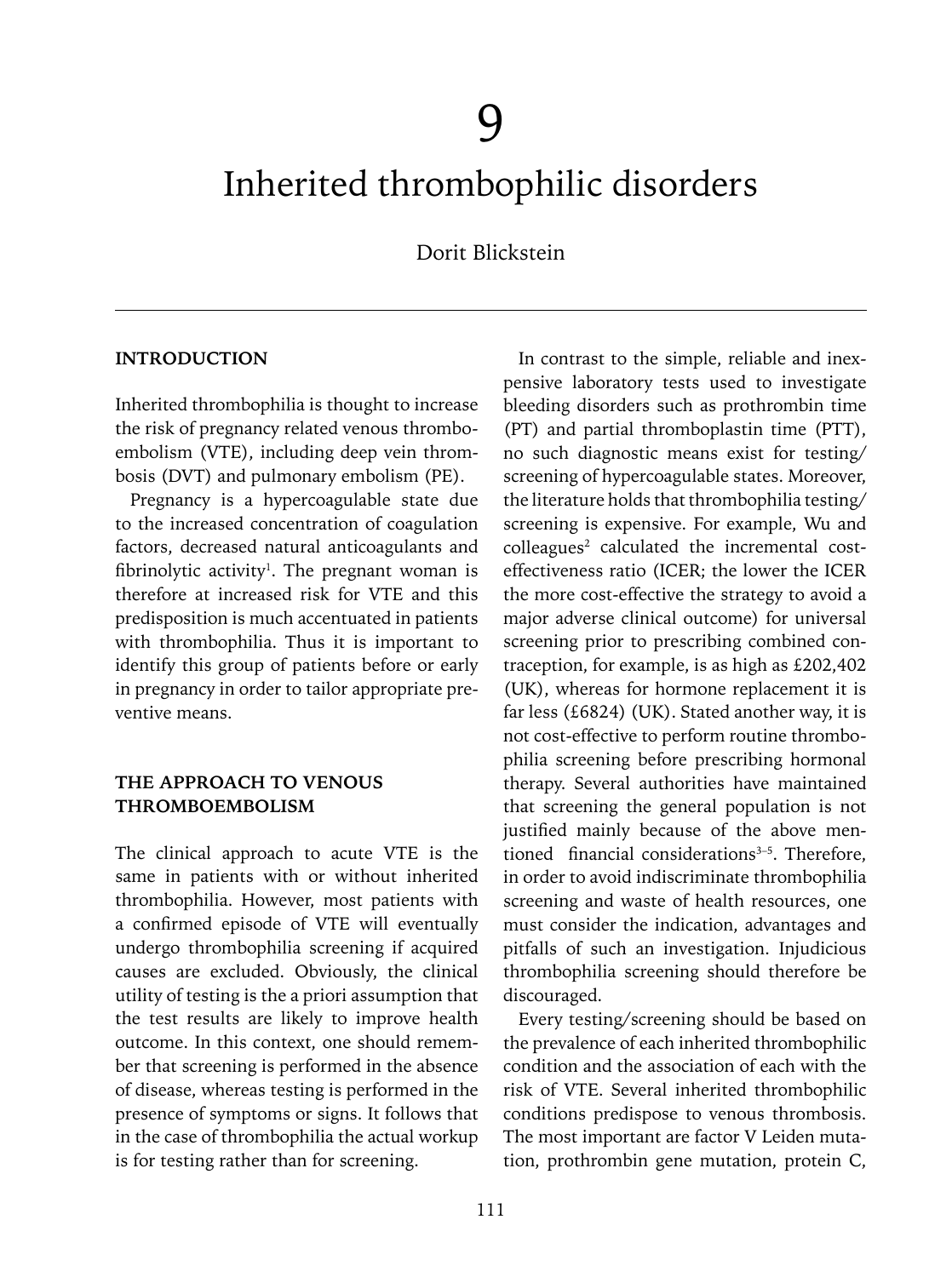protein S and antithrombin deficiency, elevated factor VIIIc and hyperhomocysteinemia<sup>6</sup>. The frequency of the natural anticoagulant protein S, protein C and antithrombin deficiencies is low in the general population (<1% in total) as well as in patients with VTE (5% in total), but the frequency of gain of functional mutations – factor V Leiden and prothrombin gene mutation – is common in the general population (3–7% and 3%, respectively) as well as in patients with VTE (25% and 10%, respectively). The prevalence of factor V Leiden and prothrombin gene mutation is 10–15% in the Caucasian population but increases to about 50% in patients with recurrent thromboembolic phenomena.

Because selection for thrombophilia testing/screening is required, a rather long list of candidates has been created over the years. To simplify this list, these candidates have been grouped under three subheadings $7-21$ .

#### **Venous thromboembolism**

Age is the single most important factor for VTE, and hence, young patients (defined as <50 years) who experienced previous VTE after an event that is no longer present, such as minor surgery or bone fracture, should undergo evaluation. However, even if there is no identifiable risk factor for VTE, *patients with unprovoked VTE at any age*, should be screened for thrombophilia. Similarly, the association of VTE in the absence of any other risk factor except the use of *exogenous estrogens* (oral contraception and hormone replacement) or *pregnancy*, should lead to screening, as is the case for patients with *recurrent VTE at any age* or *early age of onset*. In addition to the common sites of DVT, it has been suggested that patients with *superficial thrombophlebitis* without malignancy and those with *DVT at unusual sites* (cerebral, mesenteric, portal or hepatic) under the age of 50 years also should be evaluated. This category includes the rare event of a neonate with *purpura fulminans* without sepsis. Because this circumstance is suspected to manifest a homozygous state of protein C and S deficiencies, first degree relatives should also be screened.

Warfarin decreases the level of the natural anticoagulant protein C and S, as well as vitamin K-dependent coagulation factors. In some patients receiving warfarin, the decrease in anticoagulants is faster than the decrease in coagulation factors, and they develop skin necrosis. Accordingly, patients who sustained warfarin skin necrosis are suspected to be heterozygous for protein C and S deficiency and should therefore be investigated.

#### **Family history**

Patients with **first degree relatives** who have had a VTE at a young age or as a pregnancy complication are candidates for screening.

#### **Previous adverse pregnancy outcomes**

The association of some adverse pregnancy outcomes with inherited thrombophilia is controversial. Since placenta-mediated pregnancy complications are thought to result from placental micro/macrothrombosis in blood vessels, one might assume that thrombophilia should increase thrombotic risk. However, conflicting data exist for the link between pregnancy complications and thrombophilic risk factors. A recent meta-analysis of 25 studies on 11,183 women found a significant association between pregnancy complications and thrombophilia, especially for early and late recurrent pregnancy loss associated with antiphospholipid antibodies (APLA), factor V Leiden and the prothrombin gene mutation $13$ .

Data evaluation demonstrated a strong association between factor V Leiden and recurrent pregnancy loss, as well as severity of pregnancy complications in the second and third trimesters compared to first trimester. The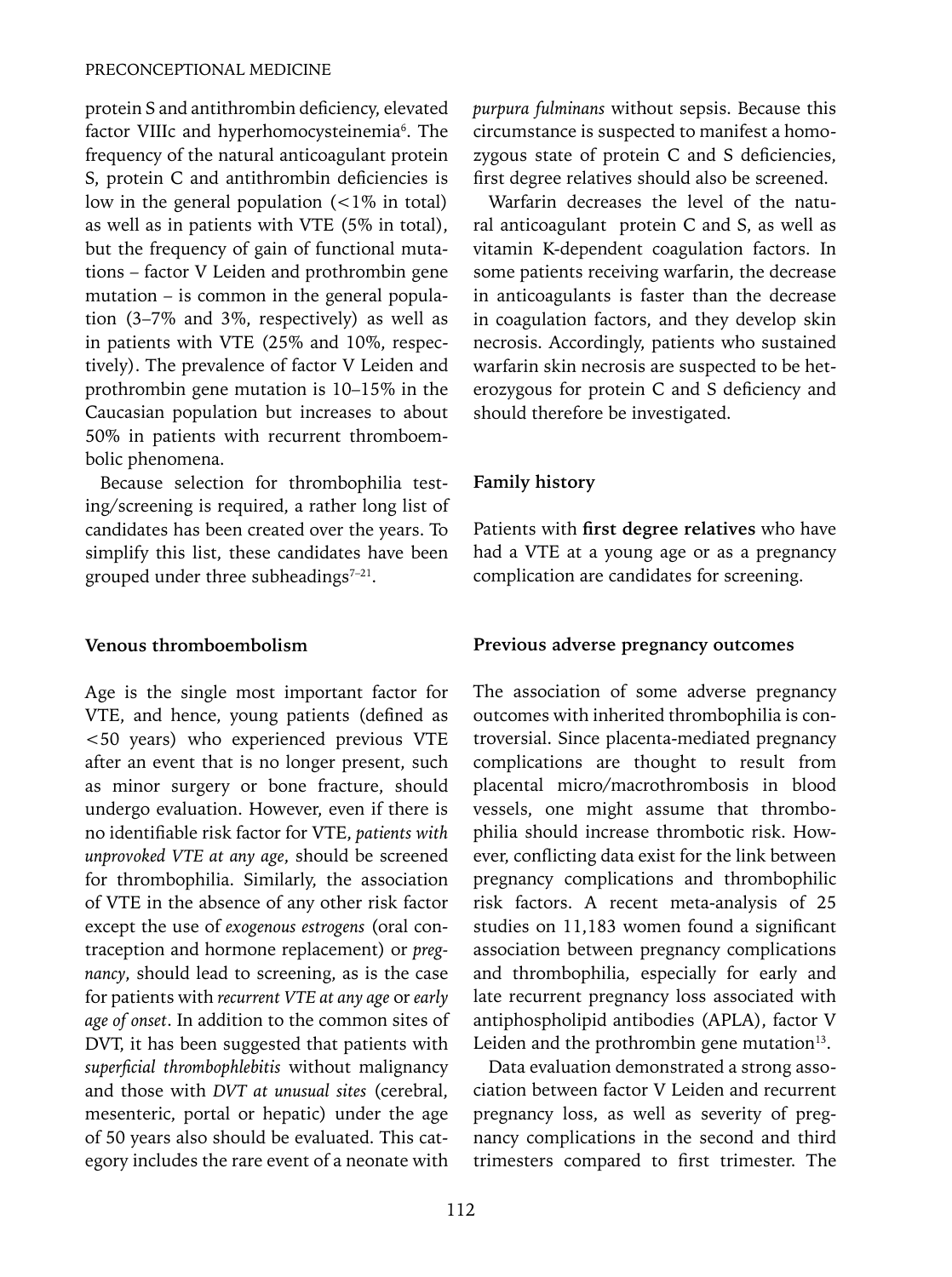evaluation, however, indicates that the relationship between thrombophilia and pregnancy complications is confounded by ethnicity, severity of illness and method of testing<sup>14</sup>.

In contrast, other recent studies failed to demonstrate an association between thrombophilia and adverse pregnancy outcome<sup>15-25</sup>. While thrombophilias are associated with placental-mediated pregnancy complications, their *causal contribution is weak*. The association makes biological sense (consistent with the pathophysiological theory of the development of pregnancy complications) but the association is inconsistent, non-specific, without biological gradient and with no convincing evidence from clinical studies for causal asso $ciation<sup>18,21</sup>$ . Publication bias also plays a role in the interpretation of findings in relevant studies.

It is therefore not surprising that the latest American College of Chest Physicians (ACCP) guidelines on VTE, thrombophilia and antithrombotic therapy recommend that only women who have had recurrent early loss (three or more miscarriages), unexplained late pregnancy loss, and severe or recurrent preeclampsia or intrauterine growth restriction (IUGR) be screened for APLA26.

## **WHEN TO TEST FOR THROMBOPHILIA?**

Coagulation factors and natural anticoagulation levels change during acute VTE, under specific medication and during pregnancy<sup>7,27,28</sup>. Biochemical evaluation can be postponed until the treatment duration (3–6 months) for an acute VTE is over, whereas polymerase chain reaction (PCR) tests for factor V Leiden and factor II mutation can be performed at any time. Similarly, lupus anticoagulant (LAC) and APLA levels do not change with acute VTE, but should be re-confirmed after a 12-week interval.

Clot based assays like protein S and factor VIII should not be performed during the acute phase of VTE, during pregnancy, or during oral contraception and warfarin treatment. Tests should be performed at least 2–3 months after pregnancy and withdrawal of oral contraception, and 1 month after warfarin treatment is completed.

Antithrombin levels may be determined during acute VTE before unfractionated heparin (UFH) or low molecular weight heparin (LMWH) treatments are initiated, as both interact with antithrombin. This is because antithrombin concentrate replacement may be necessary for acute VTE, together with heparin or LMWH treatment for severe antithrombin deficiency.

Screening seems to be unnecessary in patients on prolonged anticoagulant treatment (malignancy or recurrent VTE) because the decision for treatment has already been made. Likewise, in patients with a personal or familial VTE history, there is no need for routine preoperative screening, as the results will not change the recommended thromboprophylaxis policy in most of them7 .

### **WHY PERFORM THROMBOPHILIC TESTS?**

The rationale to perform thrombophilia testing is mainly to establish the genetic basis of the VTE5,29. Once known, the etiologic factor or presence of combined defects may be communicated to the patients and may influence the duration of treatment and establish the potential risk for recurrence. This knowledge also may help in providing thromboprophylaxis to high-risk patients and their first-degree relatives.

One potential advantage of thrombophilia testing is for consulting women with a personal or significant family history of VTE who may wish to use oral contraception, HRT, or to become pregnant. Advantages of testing are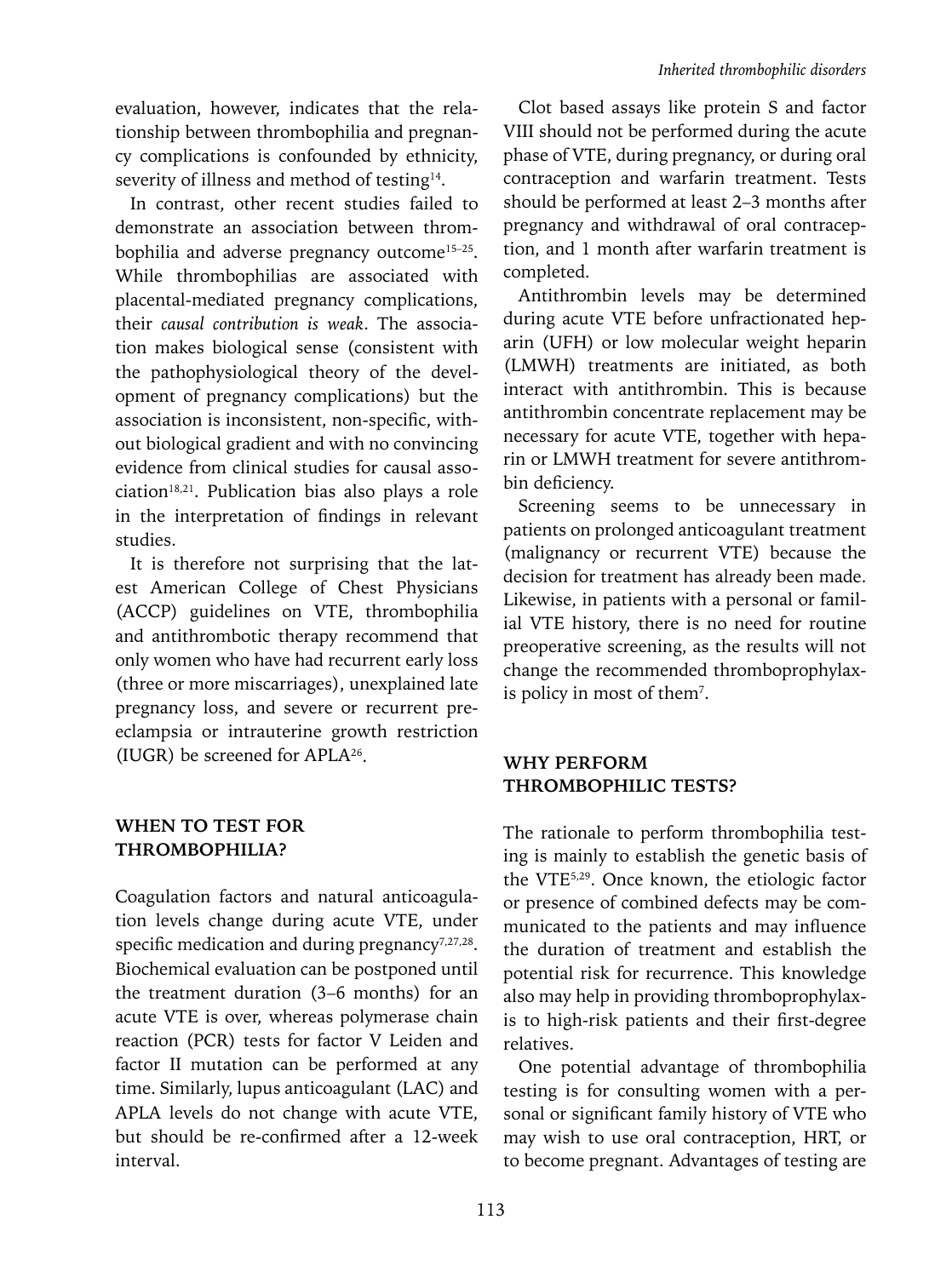more pronounced among women considering HRT than oral contraception, because of the much higher risk of VTE in middle-aged women. Ancillary advantages of family screening are to provide additional health benefits such as controlling blood pressure, lipid disorders, obesity and smoking.

From a scientific point of view, recognizing the prevalence of thrombophilia in minorities<sup>30</sup> or in certain disease conditions unrelated to VTE or pregnancy complications may improve the true impact of such conditions in terms of public health.

### **WHY NOT PERFORM THROMBOPHILIA SCREENING?**

Numerous arguments exist against screening for thrombophilia<sup>31-33</sup>. The arguments related to the inaccuracy in establishing the correct laboratory diagnosis are beyond the scope of this chapter<sup>28,29</sup>. Nor is the problem related to websites promoting genetic testing for thrombophilia without physician supervision. However, other relevant opinions should be heard.

First and foremost is the fact that in most cases the decision about duration and intensity of anticoagulant therapy can be made by clinical criteria without actually knowing the underlying cause. In simple terms, VTE patients with or without thrombophilia will be managed in a similar way in most cases.

Second, controversy exists regarding the ability of a given defect to predict which patient is likely to have a recurrent VTE<sup>32</sup>. Stated differently, the presence of a positive test of several thrombophilias does not necessarily mean an increased risk of recurrence<sup>34</sup>. Conversely, concern has been voiced that unnecessary testing may overestimate the risk with consequently needless and potentially hazardous treatment. In this respect, it is important to note that in the absence of randomized controlled trials that support treatment during pregnancy, one may question the wisdom of screening patients with adverse pregnancy outcomes.

Third, the arguments related to the costeffectiveness of routine universal screening are cogent. For example, one would need to screen 2 million women for factor V Leiden before starting oral contraception in order to prevent one death from pulmonary embolism<sup>35</sup>.

Fourth, there is a definite psychological effect of screening stress which may affect quality of life in patients with a potential rather than with a real risk. For example, a positive thrombophilia test does not necessarily mean VTE in the future, as 40% of women tested positive will never develop VTE36. Conversely, false reassurance is unjustified in a patient with negative testing merely because our understanding of the coagulation cascade is incomplete, and the availability of commercial laboratory kits is limited. For example, protein Z deficiency or antibodies are known thrombophilic factors, but their assessment is vastly limited because the laboratory methodology is not widely available.

Finally, as noted above, a patient with a positive test may never have any health problem. Yet, some insurance companies may be reluctant to insure this patient or may increase the cost involved.

Preconception consulting for women with a history of pregnancy complications and documented thrombophilia should include the controversy of the association between the genetic defects and pregnancy outcome. It must be emphasized, however, that at present the association between thrombophilia and adverse pregnancy outcome is unclear, as thrombophilias are only weakly associated with adverse pregnancy outcomes. It appears that thrombophilias are but one of many factors involved in poor obstetric outcome.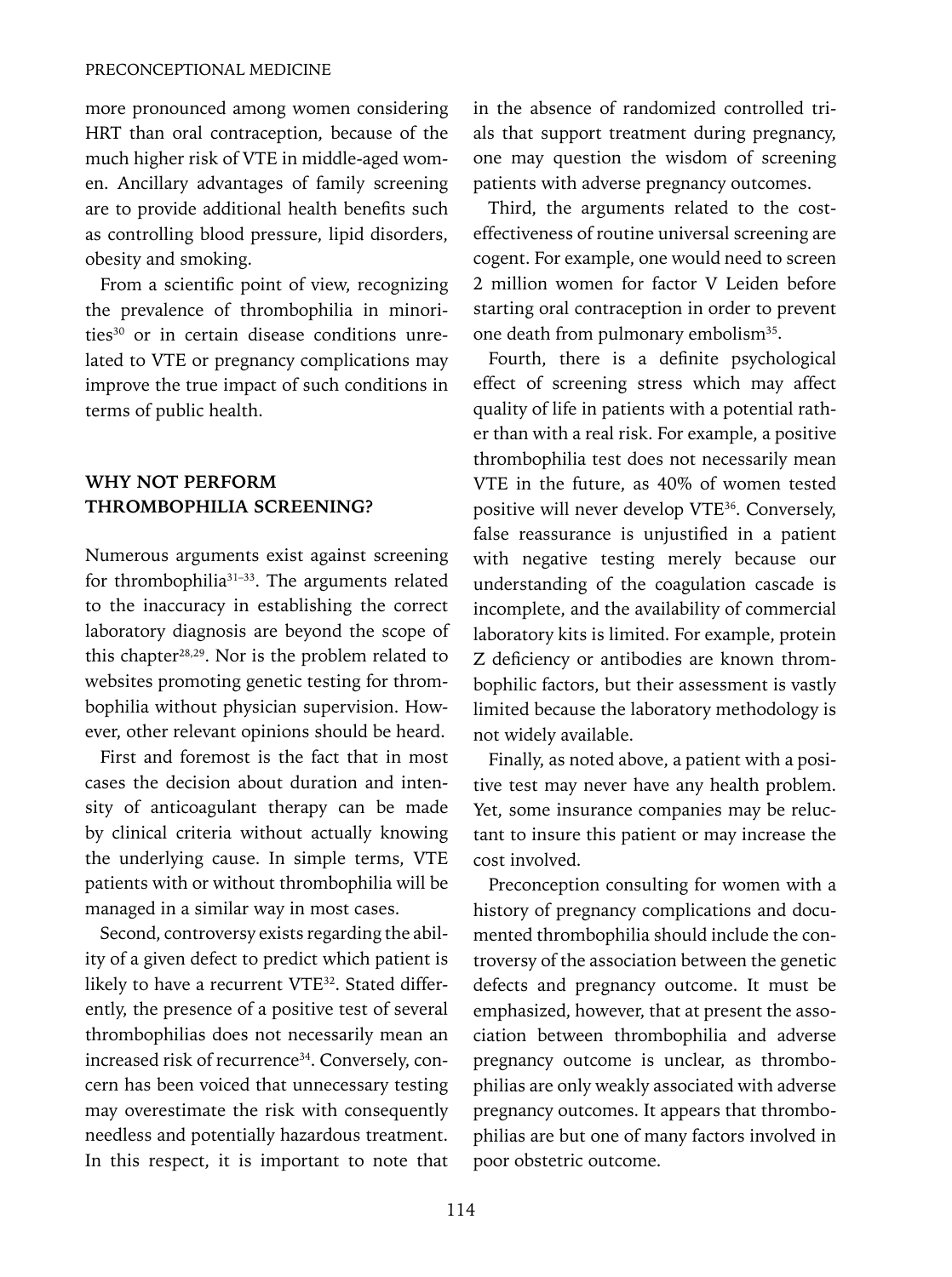## **WHAT IS THE MOST ECONOMICAL WAY TO SCREEN FOR INHERITED THROMBOPHILIA?**

One way to reduce the costs of screening/testing is to look for specific thrombophilia factors rather than to test for every known factor for which a test is available. Table 1 shows the list of tests according to priority, which is set by the likelihood of inherited thrombophilia in a given case28. The highest diagnostic yield is expected with the high priority tests mainly because they are also the most frequent.

Other inexpensive and useful means for screening patients with hypercoagulable states and pregnancy complications have been reported recently. The ProC Global assay is one that globally evaluates the functionality of the protein C pathway<sup>37-40</sup>. The assay is based on the ability of endogenous activated protein C (APC), generated by a snake venom extract, to prolong an activated partial thromboplastin time (APTT). This assay can distinguish patients with or without protein C pathway abnormalities. It has been reported that the ProC Global assay can be used as the initial step in screening for factor V Leiden-related APC resistance and protein C deficiency in patients who are not on oral anticoagulants. This assay, however, has low sensitivity to protein S deficiency. The ProC Global test is claimed to screen for women with idiopathic pregnancy loss<sup>39</sup> and to identify patients at increased risk for VTE40.

## **ANTITHROMBOTIC THERAPY DURING PREGNANCY**

Anticoagulation is indicated during pregnancy for the prevention of VTE, treatment of acute VTE, prevention of emboli in patients with mechanical heart valves, and in prevention of recurrent pregnancy loss in women with APLA.

Available antithrombotic drugs include UFH and LMWH, and the antiaggregant agent commonly used is aspirin. LMWH is recommended over UFH for the prevention and treatment of VTE during pregnancy<sup>26</sup>. UFH treatment has significant side-effects such as osteoporosis and heparin-induced thrombocytopenia (HIT), and requires laboratory monitoring. These side-effects are significantly less common with LMWH, and there is no need for routine laboratory testing during treatment (except for the infrequent need for dose-adjustments by measuring anti-Xa). LMWH has better bioavailability, longer plasma half-life and an improved safety profile over UFH according to the 8th edition of ACCP guidelines<sup>26</sup>.

UFH and LMWH do not cross the placenta and are not secreted in breast milk. A recent review showed a good safety profile of

**Table 1** Testing according to high, intermediate and low priority of thrombophilia factors. Adapted from reference 28

| High priority                                             | Intermediate priority                   | Low priority                            |
|-----------------------------------------------------------|-----------------------------------------|-----------------------------------------|
| APCR                                                      | Protein C activity                      | Dysfibrinogenemia                       |
| Factor V Leiden                                           | Free protein S                          | Elevated fibrinogen level               |
| Factor II mutation                                        | Decreased antithrombin activity         | Increased activity of factors IX and XI |
| Elevated homocysteine level<br>Elevated factor VIII level | Increased anticardiolipin<br>antibodies | <b>MTHFR</b>                            |
| Lupus anticoagulant                                       |                                         |                                         |

APCR, activated protein C resistance; MTHFR, methylenetetrahydrofolate reductase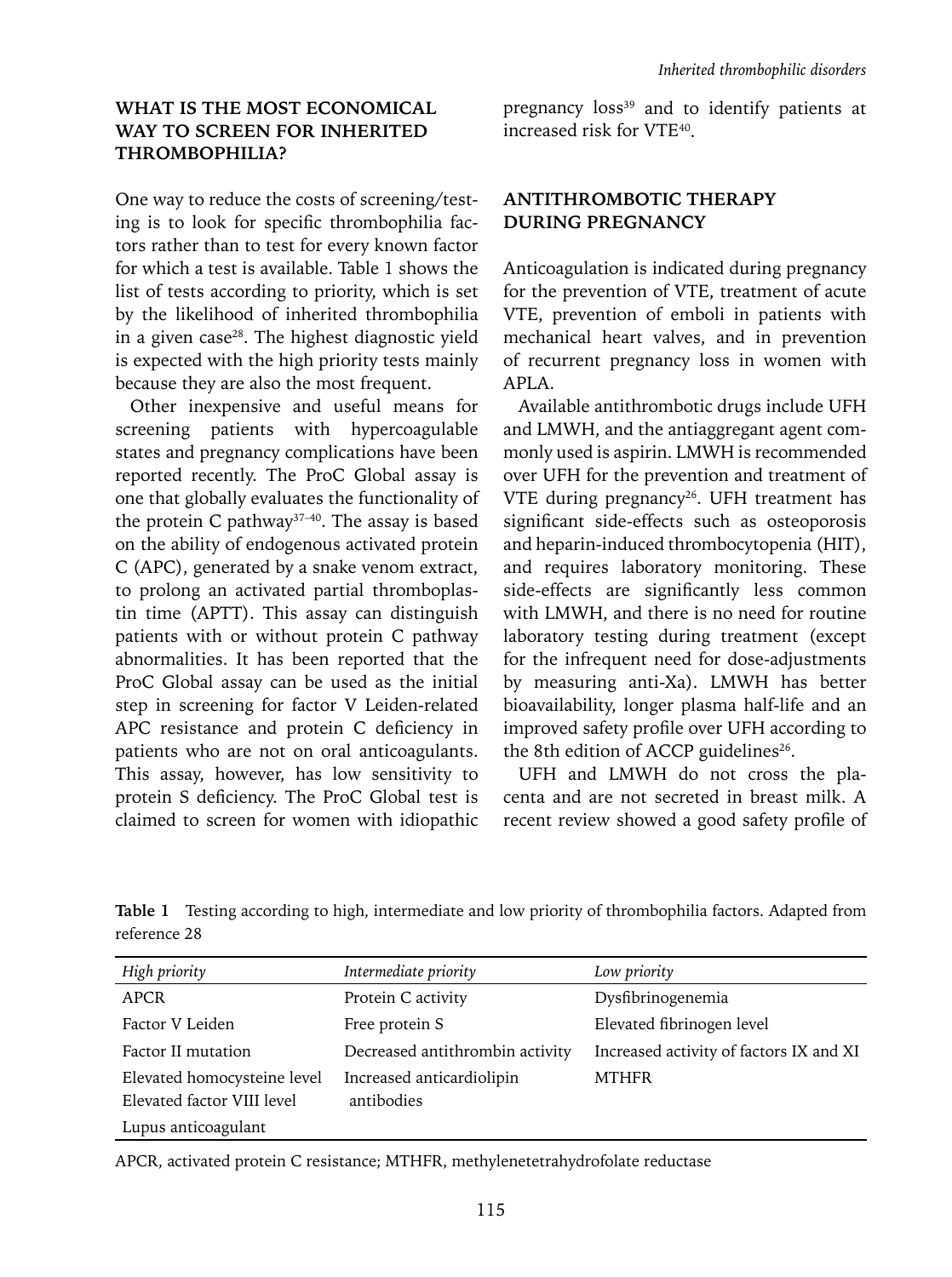enoxaparin during pregnancy<sup>41</sup>. In particular, the rates of bleeding complications and osteoporosis were low, and there were no cases of heparin-induced thrombocytopenia (HIT).

Women with a history of VTE or thrombophilia have an increased risk for pregnancy associated recurrent VTE<sup>42</sup>, but no large clinical trials have assessed the role of prophylaxis in pregnant women with previous VTE. Retrospective and prospective studies demonstrated a good pregnancy outcome for women with previous VTE whether or not treated by heparin prophylaxis<sup>43,44</sup>. This, however, was not true for women with APLA who are at high risk of VTE, pregnancy loss and pre-eclampsia<sup>45</sup>. Data demonstrate that women with APLA and recurrent fetal loss have an improved pregnancy outcome when treated with combined therapy consisting of low-dose aspirin and heparin prophylaxis<sup>46</sup>. In contrast, a randomized trial failed to confirm an improved pregnancy outcome by adding heparin to aspirin in this specific population of women<sup>47</sup>.

Several meta-analyses have been performed to investigate the association between thrombophilia and pre-eclampsia<sup>48-50</sup>. Factor V Leiden, MTHFR 677C>T polymorphism and other inherited thrombophilias were found to moderately increase the risk of pre-eclampsia, but the link is weak and routine screening for thrombophilia is not recommended. The effect of aspirin on the recurrence of pre-eclampsia has been studied in large trials, but no such trials have been performed with LMWH.

Small and uncontrolled studies on treatment with LMWH of women with inherited thrombophilia and pregnancy loss have suggested that prophylaxis with enoxaparin is effective (and safe) in improving pregnancy outome and has a potential for reducing late pregnancy complications<sup>51,52</sup>. Two recent randomized controlled trials<sup>53,54</sup> demonstrated no reduc*tion* in pregnancy loss rate with antithrombotic intervention in pregnant women with two or more unexplained recurrent pregnancy losses. At present, women with a history of placenta-mediated pregnancy complications, with or without genetic thrombophilia, should not be treated routinely by anticoagulants, unless in the context of randomized controlled trials.

To date, no clear criteria or guidelines exist for the diagnosis and treatment of women with thrombophilia in pregnancy. Physicians may treat these women based on clinical judgment and on their own experience.

The most recent guidelines on VTE, thrombophilia, antithrombotic therapy and pregnancy were published by the ACCP<sup>26</sup> and the Royal College of Obstetricians and Gynaecologists in 200955. The recommended thromboprophylaxis in pregnancy can be divided into two subgroups.

- 1. Prevention of recurrent VTE in pregnancy:
	- a. A previous VTE event associated with a transient risk factor and no thrombophilia: clinical surveillance antepartum and anticoagulant prophylaxis postpartum;
	- b. A previous VTE event associated with pregnancy or estrogen containing drug: antepartum clinical surveillance or prophylactic/intermediate-dose anticoagulant prophylaxis (LMWH/UFH) plus postpartum prophylaxis;
	- c. Single idiopathic VTE event without thrombophilia: prophylactic/intermediate-dose anticoagulant (LMWH/UFH) or clinical surveillance antepartum plus postpartum anticoagulant;
	- d. Single episode of VTE and laboratory confirmed thrombophilia without longterm anticoagulants: prophylactic/intermediate-dose anticoagulant (LMWH/ UFH) or clinical surveillance antepartum plus postpartum anticoagulant;
	- e. Single episode of VTE and high-risk thrombophilias (antithrombin deficiency, APLA, compound heterozygote for factor V Leiden and prothrombin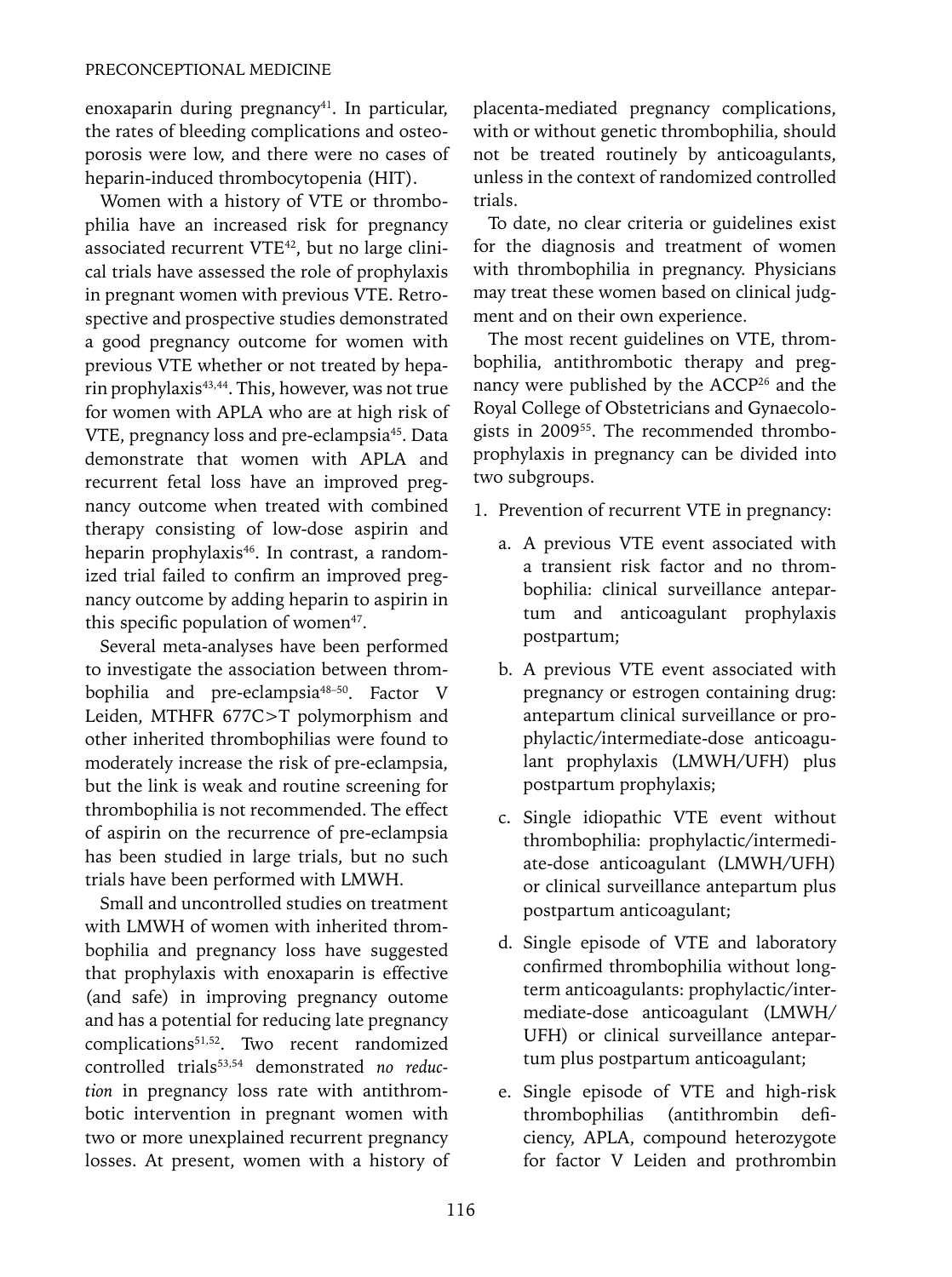mutation, homozygosity for these mutations) not receiving long-term anticoagulants: prophylactic/intermediate-dose anticoagulant (LMWH/UFH) antepartum plus postpartum anticoagulation;

- f. Multiple episodes of VTE not receiving long-term anticoagulants: prophylactic /intermediate/adjusted-dose anticoagulant (LMWH/UFH) antepartum plus postpartum anticoagulants;
- g. Long-term anticoagulants for prior VTE: frequent pregnancy tests and substitution of adjusted/intermediatedose UFH/LMWH when pregnancy is achieved. Postpartum, long-term anticoagulants should be resumed;
- h. All women with previous VTE are advised to use graduated compression stockings;
- i. Women with thrombophilia and no prior VTE: individual risk assessment;
- j. Antithrombin deficiency and no history of VTE: antepartum and postpartum prophylaxis. Other thrombophilias without prior VTE: clinical surveillance or prophylactic anticoagulants (LMWH/ UFH) antepartum plus postpartum anticoagulants.
- 2. Prevention of recurrent pregnancy complications in women with thrombophilia:
	- a. APLA and three or more events of pregnancy loss, no VTE or arterial thrombosis: antepartum prophylactic/intermediate UFH/LMWH, combined with aspirin;
	- b. High risk for pre-eclampsia: low-dose aspirin throughout pregnancy;
	- c. History of pre-eclampsia: UFH/LMWH is not recommended for subsequent pregnancies.

A woman with previous VTE or pregnancy complications, who wishes to get pregnant again, needs the consultation and co-management of

an obstetrician, hematologist and coagulation expert. This team should counsel the woman about the recommended diagnostic tests, suggest available treatment protocols and supervise the subsequent pregnancy.

## **SUMMARY**

Until we find useful and inexpensive screening tools, it is not recommended to test every patient or her/his relatives for thrombophilia. Screening should be limited to patients at high-risk of VTE. Each index case should be carefully evaluated by an expert physician who should tailor the laboratory testing as well as treatment modalities.

Thrombophilias are considered to be only weakly associated with adverse pregnancy outcome and are but one of many factors involved in such circumstances. At present, women with a history of placenta-mediated pregnancy complications, with or without genetic thrombophilia, should not be treated routinely with anticoagulants, unless in the context of randomized controlled trials.

In order to optimize the diagnosis and treatment of pregnant women with thrombophilia and previous VTE or pregnancy complications, a team made up of an obstetrician, hematologist and coagulation expert seems essential.

# **References**

- 1. Bremme K. *Haemostasis In Normal Pregnancy. Women's Issues In Thrombosis And Hemostasis*. London, UK: Martin Dunitz Ltd, 2002:151–65
- 2. Wu O, Robertson L, Twaddle S, *et al.* The Thrombosis: Risk and Economic Assessment of Thrombophilia Screening (TREATS) Study. Screening for thrombophilia in high-risk situations: a meta-analysis and cost-effectiveness analysis. *Br J Haematol* 2005;131:80–90
- 3. Middeldorp S, Meinardi JR, Koopman MM, *et al.*  A prospective study of asymptomatic carriers of the factor V Leiden mutation to determine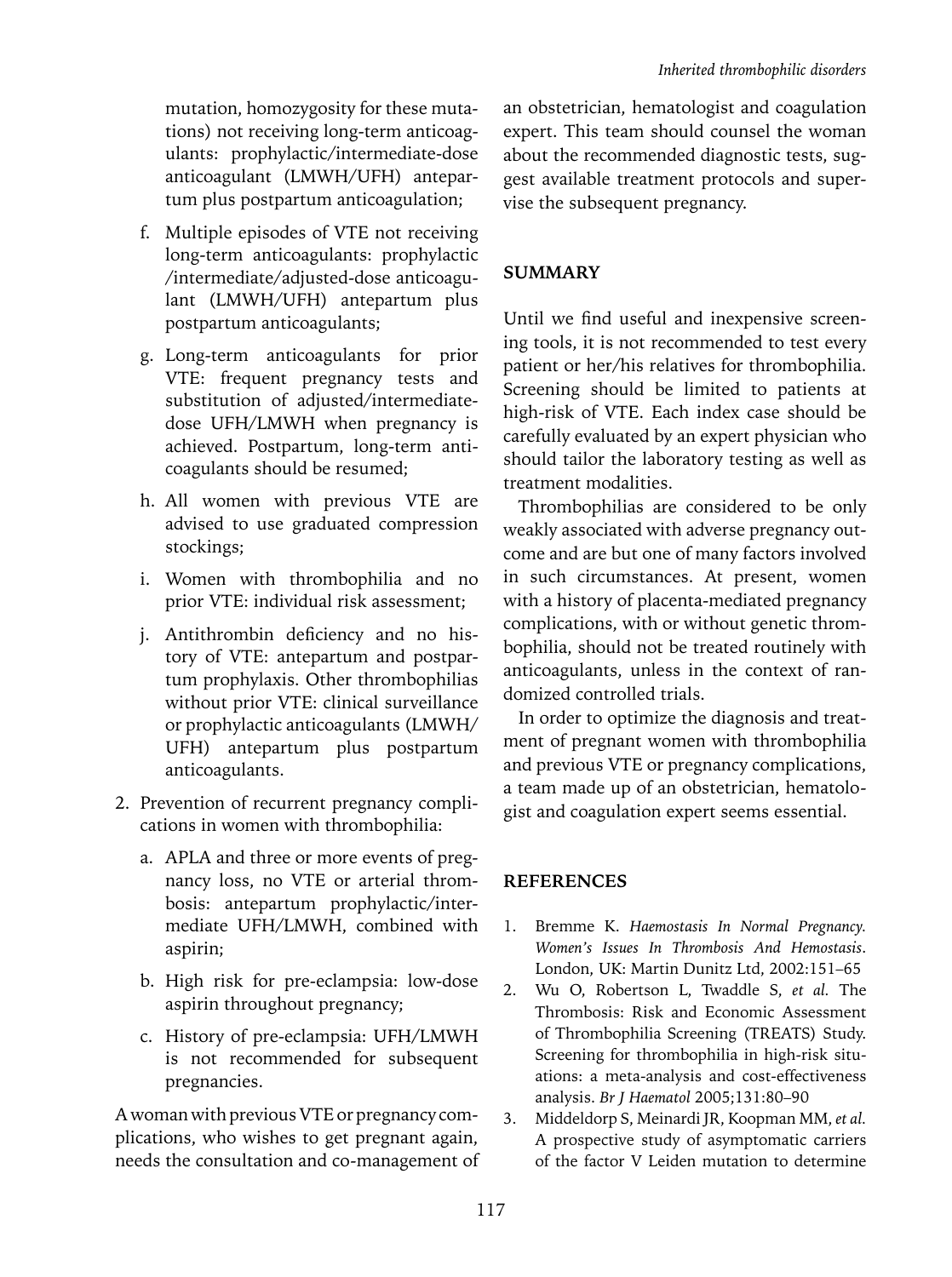the incidence of venous thromboembolism. *Ann Intern Med* 2001;135:322–7

- 4. Simioni P, Tormene D, Prandoni P, *et al.* Incidence of venous thromboembolism in asymptomatic family members who are carriers of factor V Leiden: a prospective cohort study. *Blood* 2002;99:1938–42
- 5. Martinelli I. Pros and cons of thrombophilia testing: pros. *J Thromb Haemost* 2003;1:410–1
- 6. Haemostasis and Thrombosis Task Force, British Committee for Standards in Haematology. Investigation and management of heritable thrombophilia. *Br J Haematol* 2001;114:512–28
- 7. Nicolaides AN. Thrombophilia and venous thromboembolism. International Consensus Statement. Guidelines According to Scientific Evidence. *Int Angiol* 2005;24:1–26
- 8. Jordaan DJ, Schoon MG, Badenhorst PN. Thrombophilia screening in pregnancy. *Obstet Gynecol Surv* 2005;60:394–404
- 9. Lockwood CJ. Inherited thrombophilias in pregnant patients: detection and treatment paradigm. *Obstet Gynecol* 2002;99:333–41
- 10. Caprini JA, Goldshteyn S, Glase CJ, Hathaway K. Thrombophilia testing in patients with venous thrombosis. *Eur J Vasc Endovasc Surg* 2005;30:550–5
- 11. Mannucci PM. Laboratory detection of inherited thrombophilia: a historical perspective. *Semin Thromb Hemost* 2005;31:5–10
- 12. Grody WW, Griffin JH, Taylor AK, *et al*. ACMG Factor V. Leiden Working Group. American College of Medical Genetics consensus statement on factor V Leiden mutation testing. *Genet Med* 2001;3:139–48
- 13. Robertson L, Wu O, Langhorne P, *et al.* The Thrombosis: Risk and Economic Assessment of Thrombophilia Screening (TREATS) Study. Thrombophilia in pregnancy: a systematic review. *Br J Haematol* 2006; 132:171–96
- 14. Kist WJ, Janssen NG, Kalk JJ, *et al.* Thrombophilias and adverse pregnancy outcome - a confounded problem! *Thromb Haemost* 2008; 99:77–85
- 15. Rey E, Kahn SR, David M, Shrier I. Thrombophilic disorders and fetal loss: a meta analysis. *Lancet* 2003;361:901–8
- 16. Martinelli I, Taioli E, Cetin I, *et al.* Mutations in coagulation factors in women with unexplained late fetal loss. *N Engl J Med* 2000;343:1015–8
- 17. Pasquier E, Bohec C, Mottier D, *et al.* Inherited thrombophilias and unexplained pregnancy

loss: an incidental case-control study. *J Thromb Haemost* 2009;7:306–11

- 18. Rodger MA, Paidas M. Do thrombophilias cause placental – mediated pregnancy complications? *Semin Thromb Hemost* 2007;33: 597–603
- 19. Infante-Rivard C, Rivard GE, Yotov WV, *et al.* Absence of association of thrombophilia polymorphism with intrauterine growth restriction. *N Engl J Med* 2002;347:19–25
- 20. Pabinger I. Thrombophilia and its impact on pregnancy. *Thromb Res* 2009;123S:16–21
- 21. Flacco F, You W, Grobman W. Genetic thrombophilias and intrauterine growth restriction: a meta-analysis. *Obstet Gynecol* 2009;113:1206–16
- 22. Rodger MA. Thrombophilia and placentamediated pregnancy complications: from the bench to bedside to policy. *Thromb Res*  2009;123S:100–4
- 23. Silver M, Zhao Y, Spong C, *et al*. Prothrombin gene G20210A mutation and obstetric complications. *Obstet Gynecol* 2010;115:14–20
- 24. Said JM, Higgins JR, Moses EK, *et al*. Inherited thrombophilia polymorphism and pregnancy outcome in nulliparous women. *Obstet Gynecol*  2010;115:5–13
- 25. The American College of Obstetricians and Gynecologists. Inherited thrombophilias in pregnancy. Practice bulletin no 113. *Obstet Gynecol* 2010;116:212–22
- 26. Bates S, Greer I, Pabinger I, Sofaer S, Hirsh J. Venous thromboembolism, thrombophilia, anti thrombotic therapy, and pregnancy: American College of Chest Physicians Evidence Based Clinical Practice Guidelines, 8th edn. *Chest* 2008;133:844–86
- 27. Carraro P; European Communities Confederation of Clinical Chemistry and Laboratory Medicine, Working Group on Guidelines for Investigation of Disease. Guidelines for the laboratory investigation of inherited thrombophilias. Recommendations for the first level clinical laboratories. *Clin Chem Lab Med*  2003;41:382–91
- 28. Seligsohn U, Lubetsky A. Genetic susceptibility to venous thrombosis. *N Engl J Med*  2001;344:1222–31
- 29. Cushman M. Inherited risk factors for venous thrombosis. *Hematology (Am Soc Hematol Educ Program)* 2005:452–7
- 30. Mack R, Chowdary D, Streck D, Dermody J. Inherited thrombophilia genes in minorities. *Genet Test* 1999;3:371–3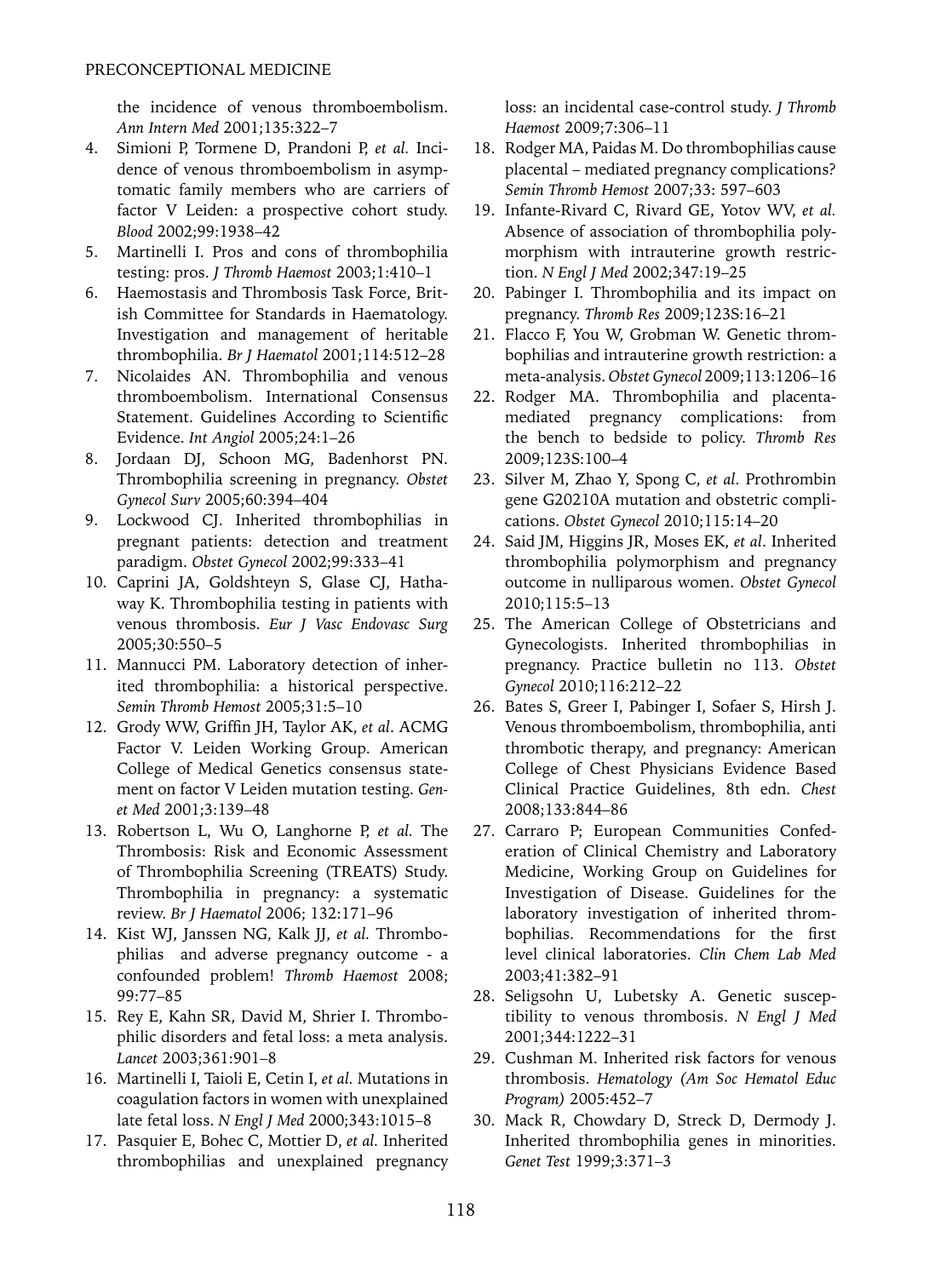- 31. Baglin T. Management of thrombophilia: who to screen? *Pathophysiol Haemost Thromb* 2003;33:401–4
- 32. Machin SJ. Pros and cons of thrombophilia testing: cons. *J Thromb Haemost* 2003;1:412–3
- 33. Baglin T, Gray E, Greaves M, *et al.* Clinical guidelines for testing for heritable thrombophila. *Br J Haematol* 2010;149:209–20
- 34. Weitz JI, Middeldorp S, Geerts W, Heit JA. Thrombophilia and new anticoagulant drugs. *Hematology (Am Soc Hematol Educ Program)* 2004:424–38
- 35. Rosendaal FR. Oral contraceptives and screening for factor V Leiden. *Thromb Haemost* 1996;75:524–5
- 36. Bloemenkamp KW, Rosendaal FR, Helmerhorst FM, Vandenbroucke JP. Higher risk of venous thrombosis during early use of oral contraceptives in women with inherited clotting defects. *Arch Intern Med* 2000;160:49–52
- 37. Toulon P, Perez P. Screening for risk factors for thrombosis using a new generation of assays developed to evaluate the functionality of the protein C anticoagulant pathway. *Hematol Oncol Clin North Am* 2000;14:379–89
- 38. Toulon P, Adda R, Perez P. Sensitivity of the ProC global assay for protein C pathway abnormalities. Clinical experience in 899 unselected patients with venous thromboembolism. *Thromb Res* 2001;104:93–103
- 39. Sarig G, Lanir N, Hoffman R, Brenner B. Protein C global assay in the evaluation of women with idiopathic pregnancy loss. *Thromb Haemost*  2002;88:32–6
- 40. Grand'Maison A, Bates SM, Johnston M, McRae S, Ginsberg JS. "ProC Global": a functional screening test that predicts recurrent venous thromboembolism. *Thromb Haemost* 2005;93:600–4
- 41. Greer IA, Nelson-Piercy C. Low- molecularweight heparins for thromboprophylaxis and treatment of venous thromboembolism in pregnancy: a systematic review of safety and efficacy. *Blood* 2005;106:401–7
- 42. Pabinger I, Grafenhofer H, Kyrle PA, *et al.* Temporary increase in the risk for recurrence during pregnancy in women with a history of venous thromboembolism. *Blood* 2002;100:1060–2
- 43. Pabinger I, Grafenhofer H, Kaider A, *et al.*  Risk of pregnancy associated recurrent venous thromboembolism in women with a his-

tory of venous thrombosis. *J Thromb Haemost*  2005;3:949–54

- 44. Brill- Edwards P, Ginsberg JS, Gent M, *et al.*  Safety of withholding heparin in pregnant women with a history of venous thromboembolism. Recurrence of Clot in This Pregnancy Study Group. *N Engl J Med* 2000;343:1439–44
- 45. Triplett DA. Antiphospholipid antibodies and recurrent pregnancy loss. *Am J Reprod Immunol*  1989;20:52–67
- 46. Rai R, Cohen H, Dave M, Regan L. Randomized controlled trial of aspirin and aspirin plus heparin in pregnant women with recurrent miscarriage associated with phospholipid antibodies (or antiphospholipid antibodies). *Br Med J*  1997;314:253–7
- 47. Farquharson RG, Quenby S, Greaves M. Antiphospholipid syndrome in pregnancy: a randomized, controlled trial of treatment. *Obstet Gynecol* 2002;100:408–13
- 48. Kosmas IP, Tatsioni A, Ioannidis JP. Association of Leiden mutation in factor V gene with hypertension in pregnancy and pre-eclampsia: a meta-analysis. *J Hypertens* 2003;21:1221–8
- 49. Kosmas IP, Tatsioni A, Ioannidis JP. Association of C677T polymorphism in the methylenetetrahydrofolate reductase gene with hypertension in pregnancy and pre-eclampsia: a metaanalysis. *J Hypertens* 2004;22:1655–62
- 50. Morrison ER, Miedzybrodzka ZH, Campbell DM, *et al.* Prothrombotic genotypes are not associated with pre-eclampsia and gestational hypertension: results from a large populationbased study and systematic review. *Thromb Haemost* 2002;87:779–85
- 51. Carp H, Dolitzki M, Inbal A. Thromboprophylaxis improves the live birth in women with consecutive recurrent miscarriages and hereditary thrombophilic disorders. *J Thromb Haemost*  2003;1:433–8
- 52. Brenner B, Bar J, Ellis M, *et al.* LIVE-ENOX investigators. Effects of enoxaparin on late pregnancy complications and neonatal outcome in women with recurrent pregnancy loss and thrombophilia: results from the LIVE-ENOX study. *Fertil Steril* 2005;84:770–3
- 53. Kaandorp SP, Goddijn M, van der Post JAM, *et al*. Aspirin plus heparin or aspirin alone in women with recurrent miscarriage. *NEJM*  2010;362:1586–96
- 54. Clark P, Walker ID, Langhorne P, Crichton L, *et al.* SPIN: the Scottish pregnancy intervention